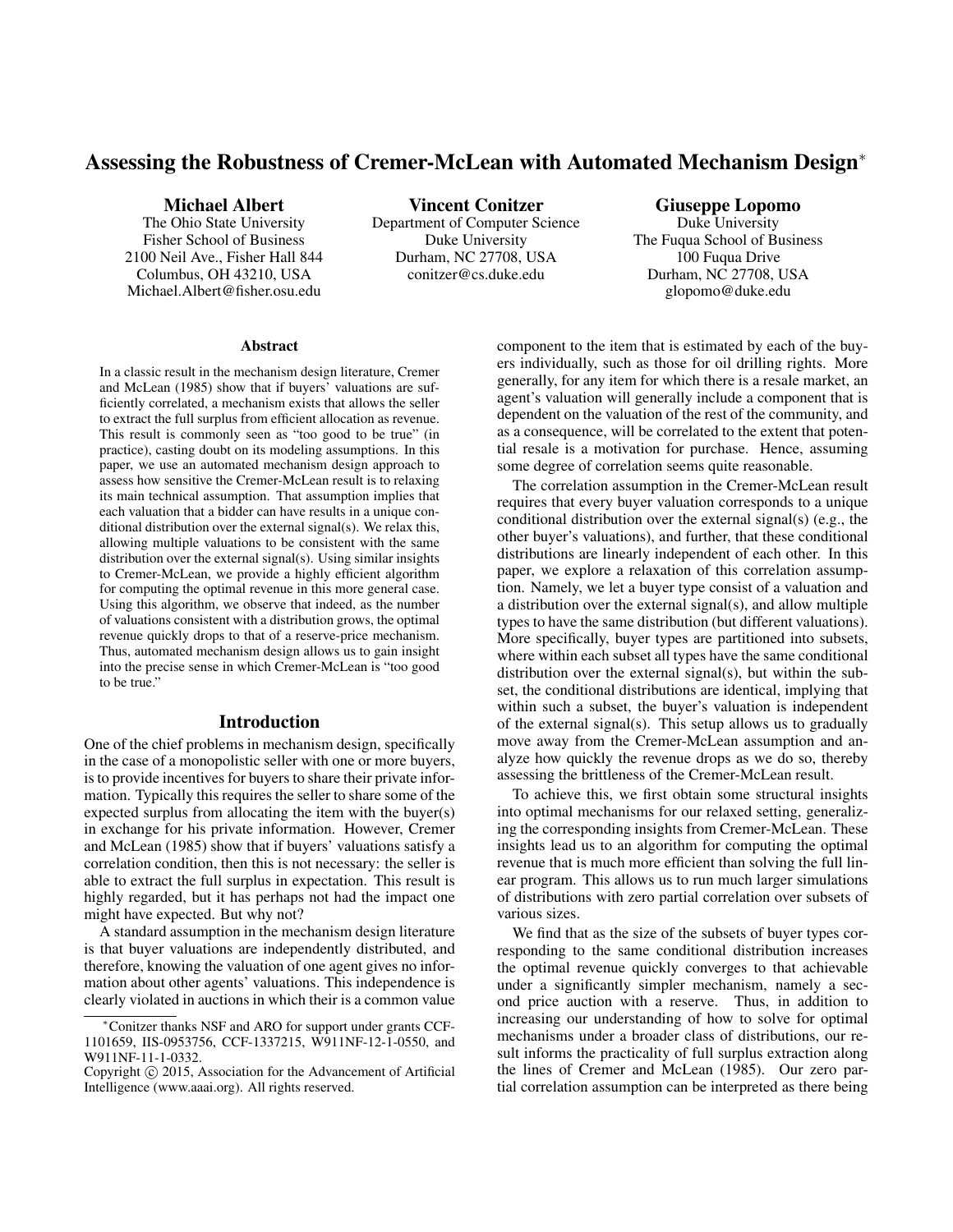some degree of uncertainty about the buyer's beliefs conditional on his valuation, as seems likely to be the case in practice. Therefore, our result that the revenue from the optimal mechanism quickly converges to that of simple mechanisms helps explain why the Cremer-McLean mechanism is rarely, if ever, implemented. As such, our result contributes to the literature on the optimality of simple, robust mechanisms (Hartline and Roughgarden 1998; Lopomo 1998; Ronen and Saberi 2002). Methodologically, our work also fits within the framework of *automated mechanism design* (Conitzer and Sandholm 2002; 2004), and more specifically the use thereof to build intuition for classical results in mechanism design (Guo and Conitzer 2010; Likhodedov and Sandholm 2005).

## Full Surplus Extraction with Correlation (Review of Cremer and McLean (1985))

In Cremer and McLean (1985), the optimal mechanism for the general case where a single monopolistic seller is selling a quantity  $x$  of a good to some number of buyers  $n$  is shown to extract the full surplus as revenue, in expectation. For the sake of clarity and exposition, in this paper, we restrict our attention to a simplified setting where the seller has a single indivisible good that the seller values at zero, there is a single buyer, and there is an external signal (which, in this case, does not correspond to another buyer's valuation—but this will work just as well for Cremer-McLean) that is correlated with the buyer's valuation. Our analysis can be naturally extended to the case of more than one buyer.

The (risk-neutral) buyer has a valuation for the object drawn from a discrete set of types denoted by the set  $V =$  $\{v_1, v_2, \ldots, v_{|V|}\} \subset [0, \overline{v}]$  where  $v_i < v_{i+1}$  for all i. The buyer's type, which may include information in addition to his valuation, is denoted by  $\theta \in \Theta = \{1, 2, \ldots, |\Theta|\}$ , where  $v(\theta)$  denotes the valuation associated with this type.

In addition to the buyer, there is a discrete external signal  $\omega \in \Omega = \{1, 2, \ldots, |\Omega|\}$  where  $|\Omega| \geq |V|$ . The buyer's type may be correlated with the external signal, with the joint distribution over  $\theta$  and  $\omega$  given by  $\pi(\theta, \omega)$ . Hence, for our purposes, a type  $\theta$  for a buyer consists of a valuation  $v(\theta)$ as well as a conditional distribution over the external signal,  $\pi(\omega|\theta)$ . It is assumed that the buyer and the seller possess a common prior.

A (direct-revelation) mechanism is defined by the probability that the seller will allocate the item to the buyer,  $q(\hat{\theta}, \omega)$ , and a monetary transfer from the buyer to the seller,  $m(\hat{\theta}, \omega)$ , for every buyer-reported outcome  $\hat{\theta} \in \Theta$  and observed  $\omega \in \Omega$ . The mechanism is permitted to require a payment from the buyer to the seller whether or not the bidder is allocated the item, though we do require individual rationality, i.e., the buyer should in expectation receive non-negative utility for any type.

**Definition 1** (Buyer's Utility). *Given true type*  $\theta \in \Theta$  *and reported type*  $\hat{\theta} \in \Theta$ *, the buyer's expected utility under mechanism* (q, m) *is:*

$$
U(\theta, \hat{\theta}) = \sum_{\omega} (v(\theta)q(\hat{\theta}, \omega) - m(\hat{\theta}, \omega))\pi(\omega|\theta)
$$
 (1)

In the case of full information, the seller observes the buyer's type and chooses a mechanism such that  $q(\theta, \omega) = 1$ and  $m(\theta, \omega) = v(\theta)$  for all  $\theta \in \Theta$  and  $\omega \in \Omega$ . This ensures that the seller's revenue is optimal; he is able to extract all surplus from the buyer. Hence, the seller's expected revenue under full information is  $\sum_{\theta,\omega} v(\theta) \pi(\theta,\omega)$ .

In the case of incomplete information, the seller is only able to directly observe the realization of the outside signal  $\omega$ , so he must induce the agent to report his private information. The seller can use the following linear program to find an optimal (revenue-maximizing) mechanism:

Definition 2 (The Optimal Mechanism Under Incomplete Information). *Optimal mechanisms under incomplete information correspond to optimal solutions to the following linear program:*

$$
\max_{q(\theta,\omega),m(\theta,\omega)} \sum_{\theta,\omega} m(\theta,\omega) \ \pi(\theta,\omega) \tag{2}
$$

*subject to*

$$
U(\theta, \theta) \ge 0 \qquad \qquad \forall \theta \in \Theta \tag{3}
$$

$$
U(\theta, \theta) \ge U(\theta, \hat{\theta}) \qquad \forall \theta \in \Theta, \hat{\theta} \in \Theta \tag{4}
$$

$$
0 \le q(\theta, \omega) \le 1 \qquad \forall \theta \in \Theta, \omega \in \Omega. \tag{5}
$$

An optimal solution to the program in Definition 2 is guaranteed to maximize the expected revenue of the seller. However, in general, it will not generate revenue equivalent to the case of full information; the seller will have to share some of the surplus with the buyer. Cremer and McLean (1985) impose the following additional assumption:

**Assumption 1.** *For all*  $\theta \in \Theta$ *, let*  $\Gamma$  *be the following matrix whose rows are indexed by the* |Ω| *elements of* Ω*, and whose columns are indexed by the* |Θ| *elements of* Θ*:*

$$
\mathbf{\Gamma} = \begin{bmatrix} \pi(1|1) & \cdots & \pi(|\Omega||1) \\ \vdots & \ddots & \vdots \\ \pi(1||\Theta|) & \cdots & \pi(|\Omega|||\Theta|) \end{bmatrix}
$$
(6)

Γ *has rank* |Θ|*.*

Assumption 1 does not require that the correlations have any structure or magnitude other than full rank. Under this assumption, they show that the expected revenue from the program in Definition 2 and the case of full information are identical, i.e., the seller can extract the full surplus.

Theorem 1 (Cremer and McLean (1985)). *Under Assumption 1, there exists a solution to the program in Definition 2 with an objective value of:*

$$
\sum_{\theta,\omega} \pi(\theta,\omega)m(\theta,\omega) = \sum_{\theta,\omega} \pi(\theta,\omega)v(\theta) \tag{7}
$$

A proof of Theorem 1 can be found in Cremer and McLean (1985) or Krishna (2009). Intuitively, what allows the seller to extract so much surplus is her ability to severely punish the buyer for not reporting his value truthfully, by providing a payoff that is dependent on the realization of the external signal. Thanks to Assumption 1, the seller is able to construct such payoffs in a way that incentivizes the buyer both to report his true type and to pay his reported valuation for the item in expectation. The techniques we use below will make it clearer why Assumption 1 allows this.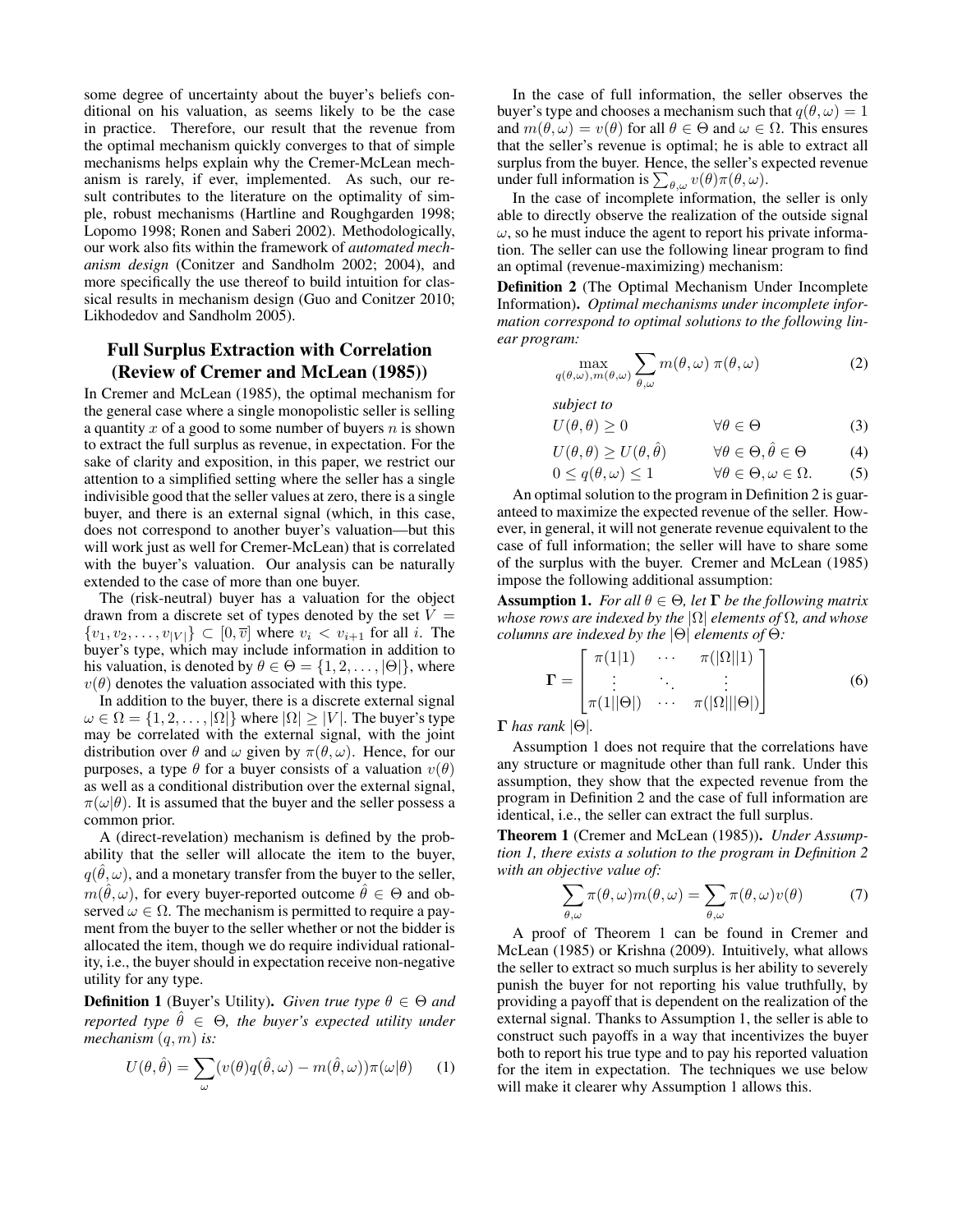

Linearly Independent Conditional Distributions – π<sub>ι</sub>(ω)

Figure 1: Each dot represents one discrete buyer type. On the horizontal axis is the space of conditional distributions over the external signal (collapsed to one dimension). Assumption 1 implies that no two buyer types are aligned vertically.



Linearly Independent Conditional Distributions – π<sub>i</sub>(ω)

Figure 2: Each conditional distribution over the external signal is associated with more than one buyer valuation. Assumption 1 is not satisfied because vertically aligned types have linearly dependent (in fact, identical) conditional distributions.

#### Relaxing Assumption 1

Assumption 1, while being satisfied by a "random" distribution with probability one, in practice adds significant fragility to the Cremer-McLean mechanism. The mechanism relies on a very precise specification of the joint distribution over buyer types and external states, being able to associate with each buyer type a unique conditional distribution over the external signal. In practice, it will be hard to estimate this distribution so precisely. In particular, the buyer may well perceive the conditional distribution over the external signal to be slightly different.

Figure 1 illustrates the crucial feature of Assumption 1 that there are no two types with the same conditional distribution over the external signal but with different valuations. In contrast, we allow that there exists a range of possible conditional distributions for each unique buyer valuation. We also allow for the possibility that these distributions overlap, i.e., a conditional distribution may not uniquely identify the buyer valuation, breaking Assumption 1. This is illustrated in Figure 2, where valuations are consistent with multiple conditional distributions, and vice versa. Formally,

we let the type space be partitioned as  $\Theta = \bigcup_{i=1}^k X_i$  (where  $X_i \cap X_j = \emptyset$  when  $i \neq j$ , such that  $\theta$  and  $\theta$ <sup>'</sup> lead to the same conditional distribution over  $\Omega$  if and only if they are in the same  $X_i$ . We do hold on to part of Assumption 1, in that we assume that the distinct distributions corresponding to different  $X_i$  are linearly independent.

**Assumption 2.** Define  $\pi_i(\omega) = \pi(\omega|\theta)$  for any  $\theta \in X_i$ .  ${\lbrace \pi_1, \ldots, \pi_k \rbrace}$  are linearly independent.

### A More Efficient Algorithm

Again, whether or not Assumptions 1 and/or 2 are satisfied, solving the linear program in Definition 2 will give an optimal mechanism for the seller. However, solving the LP in a straightforward way does not scale to large instances of the problem. E.g., the algorithm by Karmarkar (1984) gives a runtime bound of  $O((|\Theta||\Omega|)^{3.5}L)$ , where L is the length of the encoding. This still significantly limits what we can do, particularly when the external signal is multidimensional (for example, predicting multiple other valuations). In this section, we develop a significantly more efficient algorithm for finding the optimal revenue in our setting. To do so, we must first define some useful concepts. First, we define a reserve price mechanism on a restricted subset of the types.

Definition 3 (Reserve Price Mechanism). *A mechanism* (q, m) *is a* reserve price mechanism *when restricted to subset of types*  $\Theta' \subseteq \Theta$  *if the following holds. There exists some*  $\theta^* \in \Theta'$  *such that for all*  $\omega \in \Omega$ , (1) for all  $\theta \in \Theta'$ with  $v(\theta) \ge v(\theta^*)$ ,  $q(\theta, \omega) = 1$  and  $m(\theta, \omega) = v(\theta^*)$ , and *(2) for all*  $\theta \in \Theta'$  *with*  $v(\theta) < v(\theta^*)$ ,  $q(\theta,\omega) = 0$  *and*  $m(\theta,\omega) = 0$ . Note that this mechanism is optimal among *such mechanisms if and only if*

$$
\theta^* \in \arg\max_{\theta^* \in \Theta'} \sum_{\theta,\omega} \pi(\theta,\omega) v(\theta^*) \mathbb{1}_{\{v(\theta) \ge v(\theta^*)\}}.
$$
 (8)

Next, we recall the definition of a proper scoring rule, of which we will make use in what follows. Informally, a proper scoring rule rewards a forecaster in a way that makes it optimal for him to reveal his true subjective distribution.

**Definition 4** (Proper Scoring Rule). *Let*  $\Omega = \{1, \ldots, |\Omega|\}$ *be a sample space consisting of a finite number of mutually exclusive events and let*  $P = \{ \mathbf{p} = (p_1, \ldots, p_{|\Omega|}) :$  $p_1, \ldots, p_{|\Omega|} \geq 0, p_1 + \ldots + p_{|\Omega|} = 1$ } *be the set of probability distributions over* Ω*. Then a* scoring rule *is a set of*  $|\Omega|$  *functions*  $H(\cdot, \omega) : P \to \mathbb{R}$  *for*  $\omega \in \Omega$ . A proper *scoring rule is one such that for all*  $\mathbf{p} = (p_1, \ldots, p_{|\Omega|})$  *and*  ${\bf p}' = (p'_1, \ldots, p'_{|\Omega|})$ *:* 

$$
\sum_{\omega \in \Omega} p_{\omega} H(\mathbf{p}, \omega) \ge \sum_{\omega \in \Omega} p_{\omega} H(\mathbf{p}', \omega) \tag{9}
$$

*A* strictly *proper scoring rule is one such that Equation 9 is only satisfied with equality when*  $p' = p$ .

Proper scoring rules have been elegantly characterized:

Theorem 2 (Gneiting and Raftery (2007)). *A scoring rule is proper if and only if there exists a convex function*  $G: P \rightarrow$ R *such that*

$$
H(\mathbf{p}, \omega) = G(\mathbf{p}) - \sum_{\omega' \in \Omega} p_{\omega'} G'_{\omega'}(\mathbf{p}) + G'_{\omega}(\mathbf{p}) \qquad (10)
$$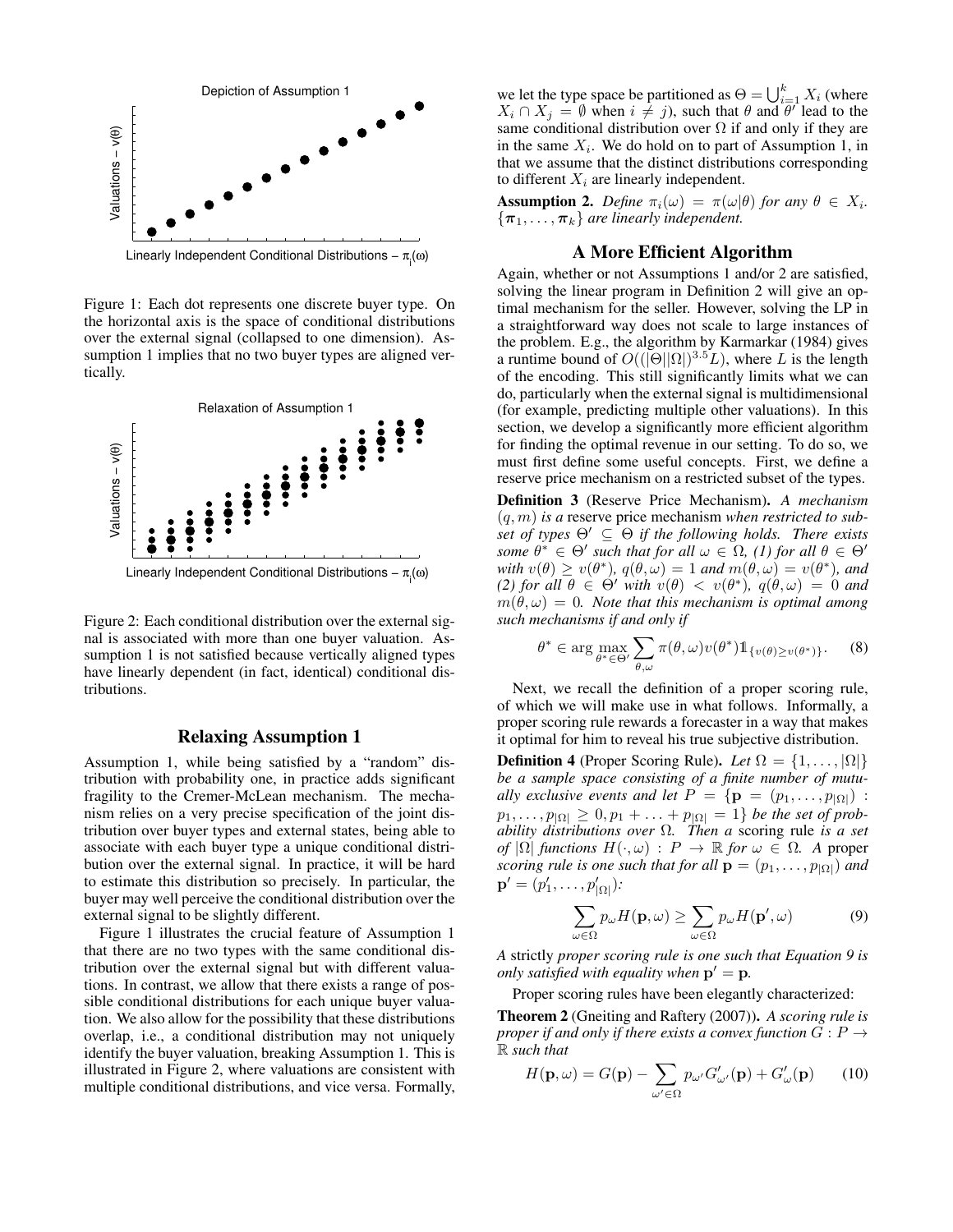where  $G'_{\omega}(\mathbf{p})$  is the  $\omega$ th component of the subgradient of  $G$ . H *is strictly proper if and only if* G *is convex. Note that*  $\sum_{\omega \in \Omega} p_{\omega} H(\mathbf{p}, \omega) = G(\mathbf{p})$ —that is, G gives the expected *reward for truthful reporting.*

We are now in a position to define our mechanism. Intuitively, we first obtain the optimal reserve price mechanism for each  $X_i$ , and subsequently add a strictly proper scoring rule—one that gives an expected value of 0 for truthfully reporting any of the  $\pi_i$ —to remove the incentive to misreport into a different  $X_i$ . The formal description follows. That this mechanism is well defined (under Assumption 2) will be shown in the subsequent theorem.

**Definition 5.** Let  $q_i$  and  $m_i$  be defined for any  $i$  ( $1 \leq i \leq k$ ),  $\mathit{such that for} \ \omega \in \Omega \ and \ \theta \in X_i, \ q_i(\theta,\omega) \ and \ m_i(\theta,\omega) \ are$ *equivalent to the optimal reserve price mechanism for the*  $subsets$  of type in  $X_i$ . (Note that  $(q_i, m_i)$  as a whole may fail *to be incentive compatible, because an agent may misreport* to a different  $X_i$ .) Then, define the following strictly convex *function:*

$$
G^*(\mathbf{p}) = \sum_{\omega \in \Omega} (p_{\omega}^2 - a_{\omega} p_{\omega})
$$
 (11)

*where the*  $a_i$  *are given by any solution to the following:* 

$$
\begin{bmatrix} \pi_1(1) & \dots & \pi_1(|\Omega|) \\ \vdots & \ddots & \vdots \\ \pi_k(1) & \dots & \pi_k(|\Omega|) \end{bmatrix} \begin{bmatrix} a_1 \\ \vdots \\ a_{|\Omega|} \end{bmatrix} = \begin{bmatrix} \sum_{\omega} (\pi_1(\omega))^2 \\ \vdots \\ \sum_{\omega} (\pi_k(\omega))^2 \end{bmatrix}
$$
(12)

*Then, define a strictly proper scoring rule* H<sup>∗</sup> *using* G<sup>∗</sup> *as in Equation 10, and let*

$$
\kappa = \min_{j \neq l, j, l \in \{1, \dots, k\}} |\sum_{\omega} \pi_l(\omega) H^*(\pi_j, \omega)|
$$

*be the minimum loss from misreporting the distribution. Let*  $K = \overline{v}/\kappa$ , let  $G(\mathbf{p}) = KG^*(\mathbf{p})$ , and define H as in Equa*tion 10 using G. Let*  $m^*(\theta, \omega) = -H(\pi_i, \omega)$  *for*  $\theta \in X_i$ *.* 

*Finally, for*  $\theta \in X_i$  *and*  $\omega \in \Omega$ *, our mechanism is defined*  $as \ q(\theta, \omega) = q_i(\theta, \omega)$  *and*  $m(\theta, \omega) = m^*(\theta, \omega) + m_i(\theta, \omega)$ .

Theorem 3. *If Assumption 2 holds, then the mechanism in Definition 5 is well defined and constitutes an optimal solution to the linear program in Definition 2.*

*Proof.* We first show that the mechanism is well defined and that the scoring rules are proper. First, note that  $G^*$  as given by Equation 11 is strictly convex. Since  $\pi_1, \ldots, \pi_k$  are linearly independent by Assumption 2, Equation 12 has at least one solution. Also by Equation 12, for all  $i \in \{1, \ldots, k\}$ , we have

$$
G^*(\boldsymbol{\pi}_i) = \sum_{\omega \in \Omega} (\pi_i(\omega))^2 - a_{\omega} \pi_i(\omega)) = 0
$$

Because  $G^*$  is strictly convex, by Theorem 2,  $H^*$  is strictly proper, so  $\sum_{\omega} \pi_l(\omega) H(\pi_j, \omega) < 0$  for all  $l \neq j$ , implying  $\kappa > 0$ . Therefore, K is well defined and positive. Since  $K > 0$ , G is strictly convex, implying that H is also a strictly proper scoring rule with expected value 0 for truthfully reporting one of the  $\pi_i$ .

We next show that the mechanism satisfies individual rationality and incentive compatibility. Let the buyer's true type be  $\theta \in X_i$  and his reported type by  $\hat{\theta} \in X_i$ . By Equation 1,

$$
U(\theta, \hat{\theta}) = \sum_{\omega} (v(\theta)q_j(\hat{\theta}, \omega) - m_j(\hat{\theta}, \omega) - m^*(\hat{\theta}, \omega))\pi(\omega|\theta),
$$

and if we define

$$
U'(\theta, \hat{\theta}) = \sum_{\omega} (v(\theta)q_i(\hat{\theta}, \omega) - m_i(\hat{\theta}, \omega))\pi(\omega|\theta),
$$

then  $U(\theta, \hat{\theta}) = U'(\theta, \hat{\theta}) + \sum_\omega \pi(\omega | \theta) H(\bm{\pi}_j, \omega).$  If the buyer reports truthfully  $(\hat{\theta} = \theta)$ , then  $U(\theta, \theta) = U'(\theta, \theta)$  because  $H$  gives expected value 0 for truthfully reporting one of the  $\pi_i$ . Since  $\tilde{U}'(\theta, \theta)$  is just the utility of a buyer facing a reserve price, Equation 3, the individual rationality constraint in the program in Definition 2, is satisfied.

We now move on to incentive compatibility. Suppose  $\theta \neq \hat{\theta}$ ; then, there are two possibilities. First, assume that  $\hat{\theta} \in X_i$  as well. Then,  $U(\theta, \hat{\theta}) = U'(\theta, \hat{\theta})$ .  $U'(\theta, \hat{\theta})$  is the utility for a buyer under a reserve price mechanism, so Equation 4, the incentive compatibility constraint in the program in Definition 2, is satisfied, since reserve price mechanisms satisfy incentive compatibility. Second, assume that  $\hat{\theta} \in X_i$ with  $j \neq i$ . Because U' consists of reserve price mechanisms, the maximum that a buyer can hope to profit under U' from misreporting his true type is  $\overline{v}$ . So,

$$
U(\theta, \hat{\theta}) = U'(\theta, \hat{\theta}) + \sum_{\omega} \pi(\omega|\theta) H(\pi_j, \omega)
$$
  
\n
$$
\leq U'(\theta, \theta) + \overline{v} + \sum_{\omega} \pi(\omega|\theta) H(\pi_j, \omega)
$$
  
\n
$$
\leq U'(\theta, \theta) + \overline{v} + (\overline{v}/\kappa) \sum_{\omega} \pi(\omega|\theta) H^*(\pi_j, \omega)
$$
  
\n
$$
\leq U'(\theta, \theta) = U(\theta, \theta)
$$

by the definition of  $\kappa$ . Therefore, the incentive constraint defined by Equation 4 is satisfied.

We have thus shown that our mechanism constitutes a feasible solution to the program in Definition 2. All that remains to show is that it is optimal. The objective value of our mechanism (Equation 2) is:

$$
\sum_{\theta,\omega} m(\theta,\omega)\pi(\theta,\omega) = \sum_{\theta,\omega} (m'(\theta,\omega) + m^*(\theta,\omega))\pi(\theta,\omega)
$$

$$
= \sum_{\theta,\omega} m'(\theta,\omega)\pi(\theta,\omega) + \sum_{\theta}\pi(\theta)\sum_{\omega} m^*(\theta,\omega)\pi(\omega|\theta)
$$

$$
= \sum_{\theta,\omega} m'(\theta,\omega)\pi(\theta,\omega) \tag{13}
$$

where the last equality follows from the fact that  $H$  gives expected value 0 for truthfully reporting one of the  $\pi_i$ . Therefore, the expected revenue of our mechanism is a weighted combination of the expected revenues of a set of optimal reserve price mechanisms, one for each  $X_i$ . More precisely, conditional on the buyer's true type being in  $X_i$ , the expected revenue of our mechanism is that of the optimal reserve price mechanism for the conditional distribution on the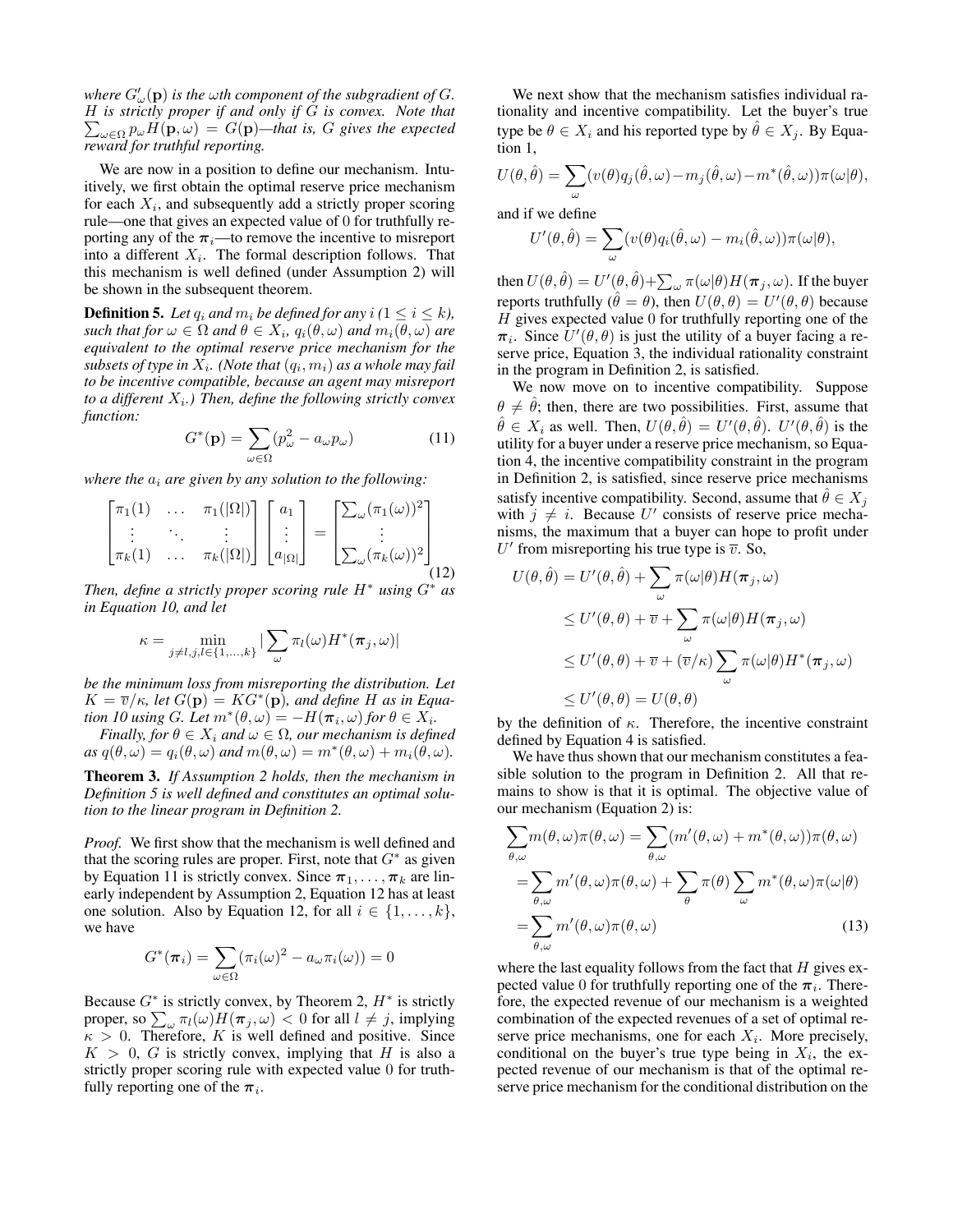valuations in  $X_i$ . However, this is the maximum revenue the seller could hope for, even if she directly observed  $X_i$ . This is because an optimal reserve price mechanism is revenue optimal for a single buyer whose valuation is independent of all observable signals (Myerson 1991). It follows that our mechanism maximizes expected revenue.  $\Box$ 

It is worth pointing out that Cremer-McLean follows as the special case where  $|X_i| = 1$  for all i. In this case, of course, the reserve price for  $X_i$  will be set to the unique valuation in  $X_i$ .

Definition 5 corresponds straightforwardly to an algorithm for computing its mechanism.

Theorem 4 (Runtime). *Under Assumption 2, the algorithm corresponding to Definition 5 can be used to find an optimal mechanism in*  $O(|\Omega|^2 k)$  *steps.* 

*Proof.* The most computationally intensive step of the algorithm is computing the coefficients of  $G^*$  using Equation 12, which can be done in at most  $O(|\Omega|^2 k)$  steps using QR decomposition. □

However, the precise solution to Equation 12 does not affect the optimal revenue. Hence, if we are only interested in computing the optimal revenue (without explicitly finding a mechanism that attains this revenue), then we only need to compute the optimal reserve price mechanisms. This is indeed the situation in which we find ourselves, with our goal of assessing how quickly the optimal revenue drops off as we relax Assumption 1 from Cremer-McLean.

Theorem 5 (Runtime, optimal revenue only). *Under Assumption 2, the optimal objective value of the program in Definition 2 can be calculated in*  $O(|\Omega||\Theta|)$  *steps by computing each*  $m_i$  *as in Definition 5 for*  $i \leq i \leq k$ *.* 

*Proof.* From Equation 13, it follows that the optimal objective value of the program in Definition 2 can be calculated using just the values of  $m_i$ , where each  $m_i$  is calculated separately for each  $X_i$  ( $i \in \{1, ..., k\}$ ). The most computationally intensive step is calculating the conditional distributions,  $\pi_i$ , to determine the subsets  $X_i$ , and the marginal distribution over types,  $\pi(\theta)$ ; these can be computed in  $O(|\Omega||\Theta|)$  steps.

Then we can calculate the revenue and reserve price for the optimal reserve price mechanism in  $O(|X_i|)$  steps for each  $X_i$ . To see this, start with  $\theta_{\text{max}} \in X_i$  such that  $v(\theta_{\text{max}}) \geq v(\theta)$  for all  $\theta \in X_i$ . Then, if we set  $v(\theta_{\text{max}})$ as the reserve price and  $\pi_{\text{max}} = \pi(\theta)$ , then the revenue is  $\pi_{\text{max}}v(\theta_{\text{max}})$ . Record this value, type, and  $\pi_{\text{max}}$ , and then repeat the same procedure with the next highest type, i.e.,  $\theta_{\max} \in X_i' = X_i \setminus {\theta_{\max}}$ , and set  $\pi_{\max}' = \pi_{\max} + \pi(\theta_{\max}')$ . Repeat until  $X'_i = \emptyset$ . The maximum value realized across all types is the revenue for an optimal reserve price mechanism under  $X_i$ , requiring  $O(|X_i|)$  steps to calculate. The revenue from the mechanism as a whole is just the sum of the revenues of the individual optimal reserve price mechanisms. If we do this for every  $X_i$ , it takes  $O(\sum_i |X_i|) = O(|\Theta|)$ steps. Therefore, the revenue from the optimal mechanism can be calculated in  $O(|\Omega||\Theta|)$  steps.  $\Box$ 



Figure 3: Runtimes of the various algorithms. This demonstrates the scaling in buyer types of or our algorithms compared to the naive method, so there is no distributional overlap (i.e.,  $|\Theta| = |\Omega| = k$ , or Assumption 1 holds). Distributions and valuations are randomly generated 20 times for each point and runtimes are averaged. Note the logarithmic scale for runtime.<sup>1</sup>

#### Experimental Results

To explore the effects of relaxing Assumption 1, we simulate increasing amounts of overlap in conditional distributions, along the lines of Figure 2. We perform simulations using problem instances generated under two conditions, one where the instances are deterministically specified and one where they are randomly generated.

For the deterministically specified problem instance, we create a base set of conditional distributions,  $\pi_i$ , indexed by  $i \in \{1, \ldots, |V|\}$ , implying  $k = |V|$ . First, we define  $\pi'_i$ , a linear function of  $\omega \in \Omega = \{1, \dots, |\Omega|\}$  such that  $\pi'_i(1) = 1\frac{1}{2} - \epsilon_i$  and  $\pi'_i(|\Omega|) = 1\frac{1}{2} + \epsilon_i$ , where each  $\epsilon_i$  is the ith point on a straight line of evenly spaced points from  $-\epsilon$  to  $\epsilon$ . These k functions are simply linear functions with a range bounded by  $[1, 2]$  where as i increases, the slope of the function increases. We then set  $\pi(\omega) = \log(\pi'(\omega))$ , to ensure that linear independence is satisfied (the choice of  $log(\bullet)$  is arbitrary; any non-linear transformation will do), and we normalize to create a valid probability distribution. The range of the linear functions,  $[1, 2]$  is chosen to ensure that all values are positive after this non-linear transformation. We end up with conditional distributions such that for all  $i \in \{1, \ldots, |V| - 1\}$ ,  $\pi_{i+1}$  first order stochastically dominates  $\pi_i$ . We calculate the marginal probability of any particular buyer type,  $\pi(\theta)$ , by assigning a uniform probability equal to  $1/|\Theta|$ . Valuations are given by the set  $\{1, 2, \ldots, |V|\}.$ 

<sup>&</sup>lt;sup>1</sup>We use a core i7 3770 CPU with 8 GB of memory. The linear program in Definition 2 is solved using CPLEX with a .lp file specifying the full linear program. The algorithms corresponding to Definition 5 and calculating optimal revenue only (as in Theorem 5) are computed using Matlab R2013b. In Figure 4, CPLEX required all of system memory to specify the linear program after an overlap of 10 causing significant thrashing, so we discarded any further runtimes for the linear program.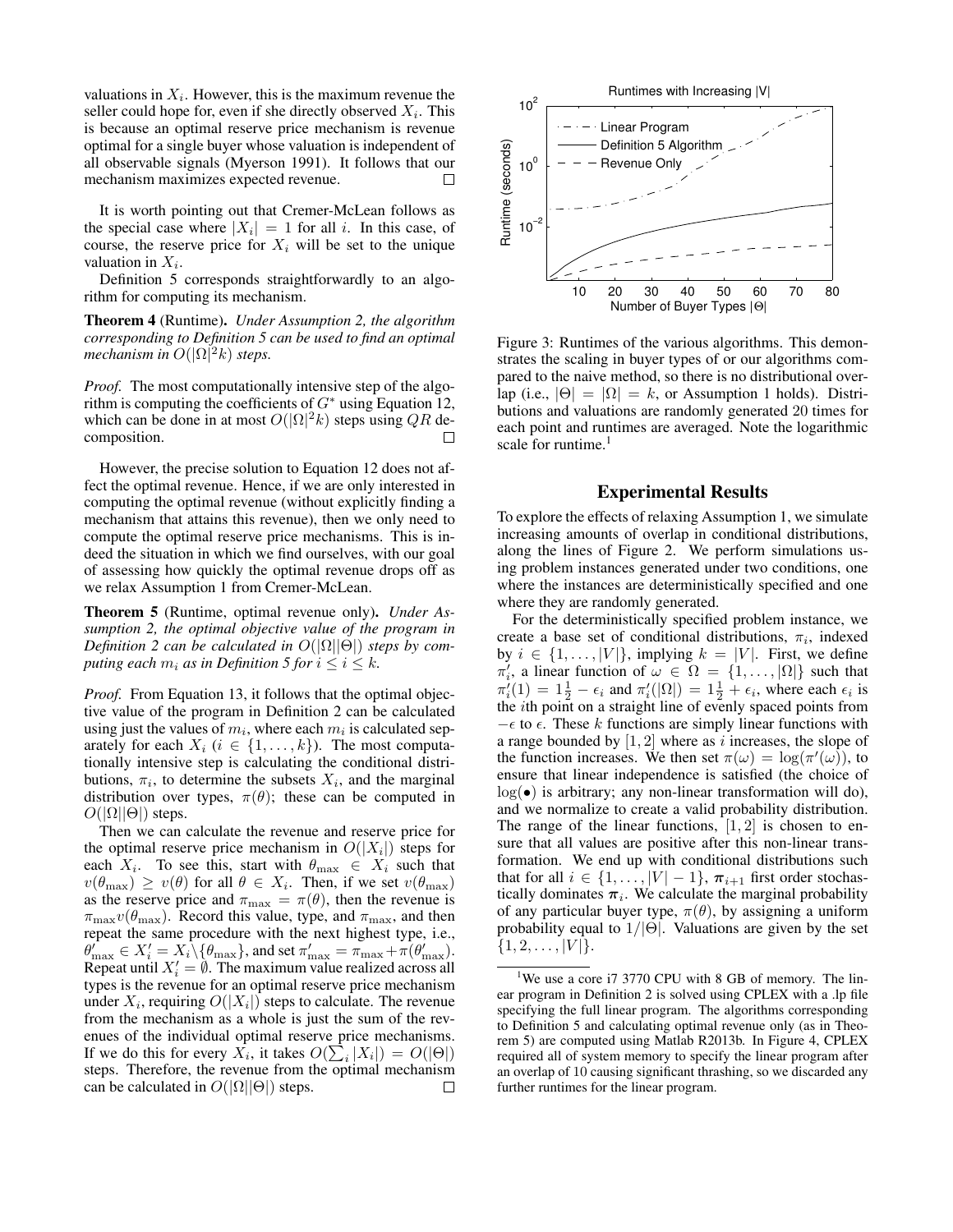

Figure 4: Runtimes of the various algorithms when we hold fixed the number of buyer valuations ( $|V| = 20$ ) and vary the degree of overlap from 0 to complete. Probabilities and valuations are randomly generated 20 times for each point and runtimes are averaged. Note that  $|k| = |V| = 20$ , and  $|\Theta| = |\Omega|$  varies from k (no distributional overlap) to  $k|V|$ (full distributional overlap, or |V| types in each of  $k$  subsets). Note the logarithmic scale for runtime.<sup>1</sup>

This specification of the conditional distributions gives us a natural interpretation of distributional "closeness": specifically, two distributions are close if their value of  $\epsilon_i$  is close. We increase overlap in a way analogous to Figure 2, where the degree of overlap would be two in the figure (two additional marginal distributions on each side of the original distribution).

To demonstrate that our results are not driven by the details of our deterministic specification, we also generate random instances. In these, both the marginal and conditional distributions' probabilities are drawn randomly from the uniform distribution over  $[0, 1]$  and then normalized. The elements of V are drawn uniformly, without replacement, from the set  $\{1, 2, \ldots, 500\}$ .

Figures 3 and 4 demonstrate the improvements in runtime for both calculating the full mechanism using the algorithm corresponding to Definition 5 and just calculating the revenue only as in Theorem 5 relative to solving the linear program from Definition 2. Our improvement in runtime is especially dramatic for increasing distributional overlap: the runtimes for both revenue only and the full mechanism increase very slowly, while the linear program fails due to memory constraints for a relatively small problem size.

In Figure 5, we demonstrate the value of the optimal mechanism as we go from no distributional overlap (Assumption 1 holds), with a relative performance of 1, to full overlap (i.e., each  $X_i$  contains a type corresponding to every valuation). We also report the scaled value of an optimal pure reserve price mechanism on the full set of types for comparison (that is, not a separate reserve price for each  $X_i$ , but just a single reserve price overall). As can be seen in the figure, once a small degree of overlap is introduced, the revenue from the optimal auction rather quickly converges to that of a simple optimal reserve price mechanism.



Figure 5: Revenue comparisons. We have  $|V| = 50$ ,  $|\Omega| =$ 2500, and  $\epsilon = .4$  (for deterministically specified). Probabilities and valuations are generated as described in the text for both the deterministically specified and randomly generated instances (relative performance is effectively identical). We generate random data 20 times for each point and average the relative performance. On the vertical axis, a value of one denotes full surplus extraction, as in Cremer and McLean (1985), and .55 is the value of a pure reserve price mechanism (the average scaled value in the simulations).

### Conclusion

In practice, there are many situations where a buyer's valuation is correlated with an external signal. However, the accuracy required of the seller and buyer's common prior for the Cremer and McLean (1985) mechanism is likely impractical. In addition to increasing our understanding of mechanism design with non-independent buyer valuations in general, our relaxation of the Cremer-McLean assumption allows us to investigate what happens in an environment with more limited accuracy. Figure 5 suggests that as the accuracy goes down, the gains relative to a simple reserve price auction, which does not use the correlation information at all, rapidly disappear. We view our result as further justifying the use in practice of such simple, robust mechanisms.

To be able to run these experiments, we introduced a new algorithmic approach to calculate the optimal mechanism for a single buyer with a valuation that is correlated with an external signal. This algorithm is correct if our Assumption 2 (which is a relaxation of the original Cremer-McLean assumption, Assumption 1) holds. This algorithm is significantly faster than the standard approach of solving the linear program directly, both under the Cremer-McLean assumption (as evidenced by Figure 3) and under Assumption 2 (Figure 4), and the decreased runtime allowed us to explore much larger problem instances than would otherwise have been possible. As such, our work illustrates how automated mechanism design, with the help of algorithmic tools developed for the specific mechanism design problem at hand, allows us to develop new high-level insight into the problem.